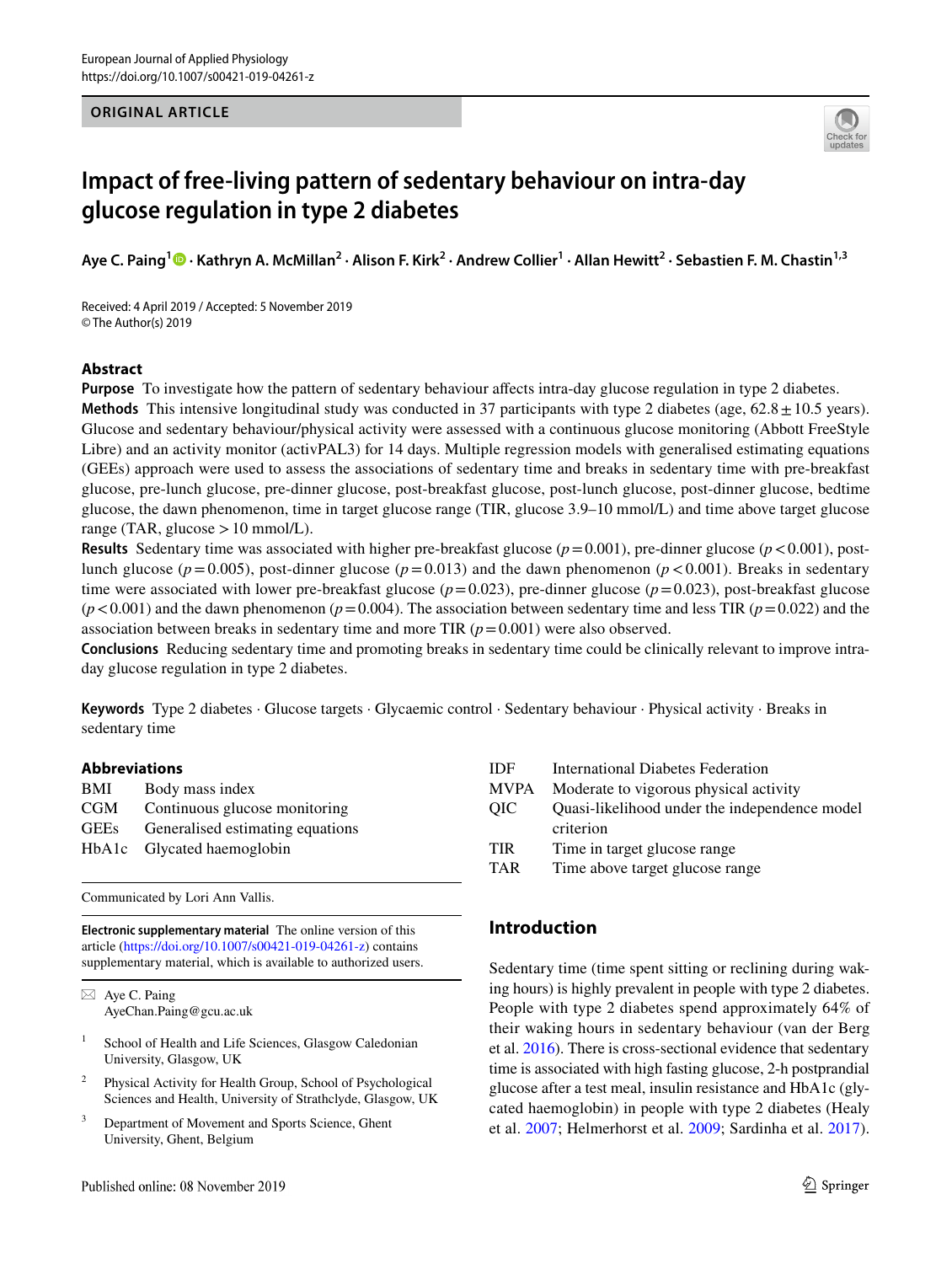On the other hand, breaks in sedentary time, defned as short period of standing or walking in between two periods of sitting/reclining, have benefcial associations with fasting glucose, 2-h postprandial glucose after a test meal and insulin resistance in those with type 2 diabetes (Healy et al. [2008](#page-7-2); Sardinha et al. [2017](#page-8-1); Tremblay et al. [2017](#page-8-2)). These fndings suggest that sedentary time and breaks in sedentary time may impact intra-day glucose regulation, such as pre-breakfast glucose (fasting glucose), pre-lunch glucose, pre-dinner glucose, post-breakfast glucose, postlunch glucose, post-dinner glucose, bedtime glucose, the dawn phenomenon, time in target glucose range (TIR, glucose 3.9–10 mmol/L) and time above target glucose range  $(TAR, glucose > 10 mmol/L)$ . If this is the case, then there is a possibility that reduction of sedentary time with activity breaks could be used as a potential therapeutic intervention to help regulate glycaemia. However, limited evidence is available to support the associations of sedentary time and breaks is sedentary time with pre-breakfast glucose, prelunch glucose, pre-dinner glucose, post-breakfast glucose, post-lunch glucose, post-dinner glucose, bedtime glucose, the dawn phenomenon, TIR and TAR in free-living settings. There is an evidence-based global guideline for type 2 diabetes produced by the International Diabetes Federation (IDF), and it suggests that pre-meal glucose and post-meal glucose control are crucial to achieve recommended HbA1c <7% (53 mmol/mol) and to reduce diabetes-related complications (International Diabetes Federation Guideline Development Group [2014](#page-7-3)). Additionally, bedtime glucose, the dawn phenomenon and TIR have been shown to be associated with HbA1c (Monnier et al. [2013;](#page-7-4) Wei et al. [2014](#page-8-3); Vigersky and McMahon [2018](#page-8-4); Battelino et al. [2019\)](#page-7-5). Therefore, glucose regulation throughout the day is important in those with type 2 diabetes. This study aimed to explore if sedentary time and breaks in sedentary are associated with pre-breakfast glucose, pre-lunch glucose, pre-dinner glucose, post-breakfast glucose, post-lunch glucose, post-dinner glucose, bedtime glucose, the dawn phenomenon, TIR and TAR in people with type 2 diabetes with habitual diet and physical activity patterns.

# **Methods**

# **Study design**

The present study was an intensive longitudinal study (Bolger and Laurenceau [2013](#page-7-6)). It was approved by the University Ethics Committee (UEC) of University of Strathclyde. The study was conducted in accordance with the Declaration of Helsinki, and written informed consent was obtained from all participants.

The study involved two short visits to the University laboratory or convenient location (e.g. participant's home). During visit one, participants were ftted with a continuous glucose monitoring (CGM, Abbott FreeStyle Libre) and an activPAL3 activity monitor (PAL Technologies, Glasgow, UK). The researcher collected participants' demographic data. Participants then returned home and completed their normal daily living for up to 14 days. To ensure compliance with protocol, participants were requested to maintain their habitual diet and physical activity patterns throughout the study. Participants were also provided with sleep diary and 24-h Dietary Recall Form to record their habitual bedtime, waking time, meal time, dietary intake and medication. At visit two, the CGM and activPAL3 were removed, and this was the end of study for each participant.

## **Participants**

Participants were recruited between February 2016 and February 2017 through advertising within the staff of two universities, Diabetes Balance magazine, the Diabetes UK website and diabetes support groups in the Glasgow community. Eligibility criteria included diagnosed type 2 diabetes and age  $\geq$  18 years. Exclusion criteria included pregnancy, alcohol and substance abuse, insulin therapy, age <18 years, liver and renal diseases and cancer.

# **Assessment of carbohydrate intake and demographic variables**

Demographic variables such as age, gender, duration of diabetes, anti-diabetes medication, waist circumference and body mass index (BMI) were collected. Carbs & Cals Counter and 24-h Dietary Recall Form were used to calculate daily carbohydrate intake (g/day) for each participant (Cheyette and Balolia [2013](#page-7-7)).

## **Assessment of sedentary time and breaks in sedentary time**

The activPAL3 activity monitor was waterproofed and was then attached to the anterior aspect of the right thigh using hypoallergenic dressing. Participants were requested to wear the device continuously for up to 14 days, and they were also provided with extra hypoallergenic dressing and information on how to reattach the device if it has fallen off. Participants were also asked to record the time if they remove the device or the device has fallen off, and it was noted that all participants wore the device continuously for up to 14 days in this study. This device was validated and accurately monitors the start and duration of sitting, lying, standing and walking for 14 days (Lyden et al. [2012,](#page-7-8) [2017](#page-7-9)). This device also provides valid estimates of breaks in sedentary time (Lyden et al.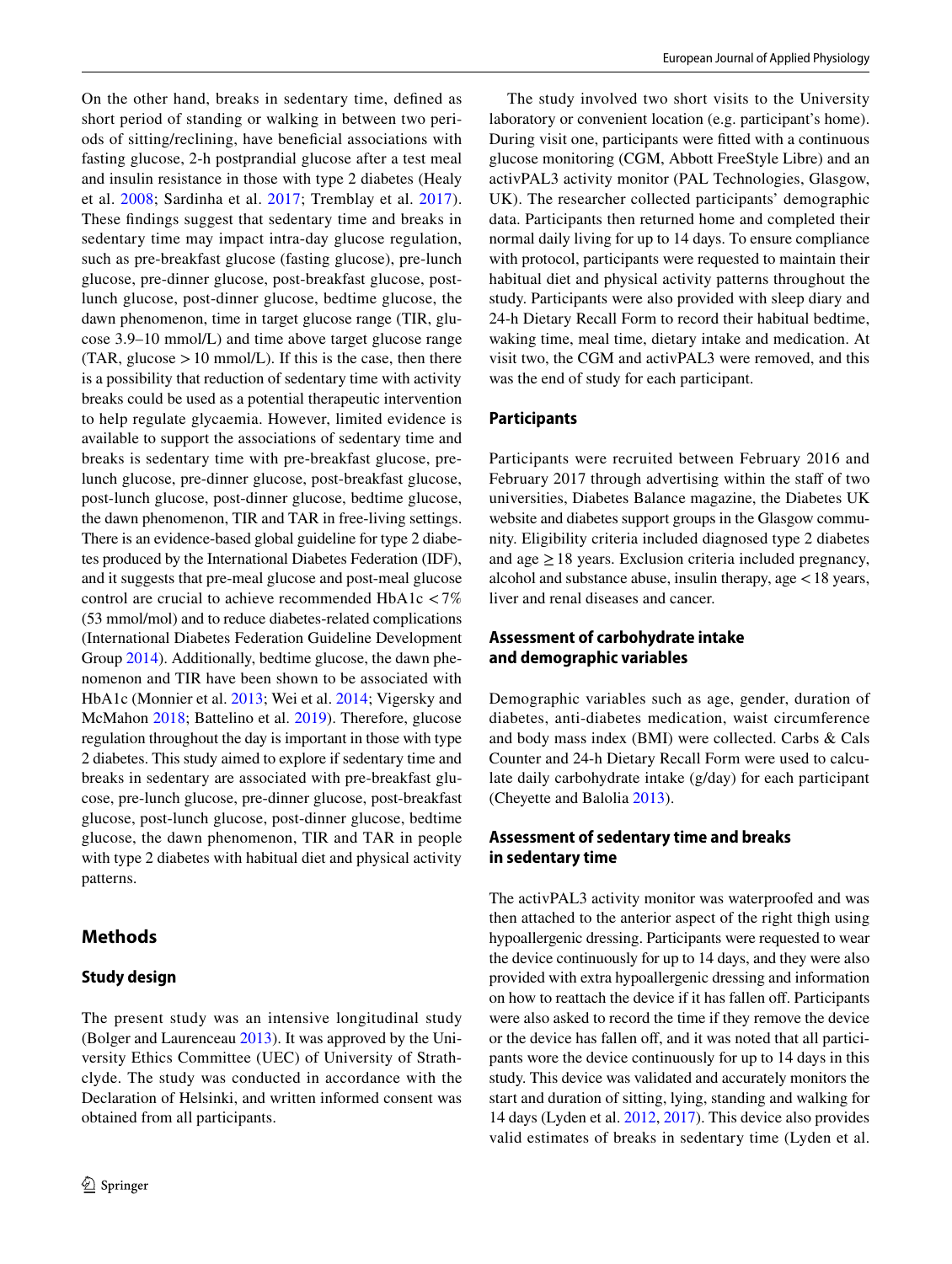[2012,](#page-7-8) [2017](#page-7-9)). The activPAL3<sup>™</sup> software (version 7.2.32) was used to download the data from this device.

Sedentary time (h/day), sleeping time (h/day), walking time (h/day), moderate to vigorous physical activity (MVPA) time (min/day) and number of breaks in sedentary time (*n*/day) were calculated for each day, but the frst and fnal days, which do not have full 24-h recording, were excluded. Sedentary time (h/day) was computed after sleeping time was excluded using the sleep diary and activPAL events fle (Edwardson et al. [2016](#page-7-10)). Transitions from sitting or lying condition to standing or stepping condition during waking time were used to calculate the number of breaks in sedentary time. A cadence greater or equal to 100 steps/min was classifed as MVPA (Marshall et al. [2009\)](#page-7-11).

#### **Assessment of glucose profles**

The CGM used in this study records accurate interstitial glucose every 15 min for up to 14 days (Bailey et al. [2015\)](#page-6-0). This device was worn on the back of the upper arm. Participants were provided with the reader to scan and retrieve glucose data at least every 8 h. FreeStyle Libre software (version 1.0) was used to download the glucose data.

Glucose values before the start of breakfast, lunch and dinner were defned as pre-breakfast glucose, pre-lunch glucose and pre-dinner glucose (Thomas et al. [2016\)](#page-8-5). Glucose values during 2 h after breakfast, lunch and dinner were, respectively, used to calculate post-breakfast glucose, post-lunch glucose and post-dinner glucose (Thomas et al. [2016\)](#page-8-5). Meal times recorded in 24-h Dietary Recall Form were used to determine breakfast, lunch and dinner times. The CGM glucose value at bedtime, which was confrmed by the sleep diary and activPAL events fle, was defned as bedtime glucose. The dawn phenomenon was defned as an increase in the CGM glucose value from the nocturnal nadir glucose to pre-breakfast glucose (Monnier et al. [2013](#page-7-4)). It was considered to be absent and was recorded as zero when pre-breakfast glucose was lower than all nocturnal glucose values (Monnier et al. [2012\)](#page-7-12). After excluding the frst and fnal days with less than 24-h data, 10614 glucose measurements were included to calculate pre-breakfast glucose, pre-lunch glucose, pre-dinner glucose, post-breakfast glucose, post-lunch glucose, post-dinner glucose, bedtime glucose and the dawn phenomenon for each day. Across all participants, 4.2% of data points for these glucose profles (451 of 10614 glucose measurements) were missing, and within-individual mean substitution was applied to deal with missing data points (Cheema [2014\)](#page-7-13).

Daily TIR (glucose 3.9–10 mmol/L) and TAR (glu- $\cos\theta > 10$  mmol/L) were also calculated for each participant (Battelino et al. [2019\)](#page-7-5). Each missing glucose data point represents 15 min missing data time, and daily TIR and TAR were calculated as % of recording h/day using

#### **Statistical analyses**

To be included in the final analysis, participants were required to have minimum 3 days of concurrent and continuous glucose and activity data. Multiple regression models with generalised estimating equations (GEEs) approach were used to examine the associations of sedentary time and breaks in sedentary time with pre-breakfast glucose, prelunch glucose, pre-dinner glucose, post-breakfast glucose, post-lunch glucose, post-dinner glucose, bedtime glucose, the dawn phenomenon, TIR and TAR. The GEE approach allowed us to analyse continuous and longitudinal data while accounting for intra-individual correlations (Windt et al. [2018\)](#page-8-6). All dependent variables, except for TIR, TAR and pre-lunch glucose, were normally distributed. Regression models for normally distributed variables were ftted under the linearity assumption. TIR, TAR and pre-lunch glucose were positively skewed, and regression models for these variables were ftted under the assumption of a gamma distribution (Manne et al. [2011\)](#page-7-14). Model 1 was adjusted for age, gender, sleeping time, walking time and carbohydrate intake. Model 2 was adjusted for variables in Model 1 and BMI and duration of diabetes. Model 1 and Model 2 investigating the associations between breaks in sedentary time and glucose variables were also adjusted for sedentary time. The quasilikelihood under the independence model criterion (QIC) method was used to identify the best working correlation matrix, which has the smallest QIC value (Pan [2001;](#page-8-7) Cui and Qian [2007](#page-7-15)). In this study, the independent correlation matrix showed the smallest QIC value, and the regression analyses were therefore conducted under the assumption of an independent correlation matrix. To determine the presence of multicollinearity between independent variables, thresholds for correlation coefficient  $> 0.7$  and Variance Inflation Factor  $>10$  were used (Dormann et al. [2013](#page-7-16)). There was no evidence of multicollinearity in the regression models (Correlation coefficients  $< 0.5$ , Variance Inflation Factors  $< 2$ ). The results are reported as unstandardised regression coefficient (B) with 95% confdence interval (CI) and mean with standard deviation (SD) unless otherwise indicated. Signifcance level was set at  $p$  value  $\leq 0.05$ . Data were prepared using Microsoft Excel 2016, and all data analyses were conducted with IBM SPSS Statistics software (version 24.0).

A sensitivity analysis was conducted to investigate whether the associations of sedentary time and breaks in sedentary time with glucose variables were afected by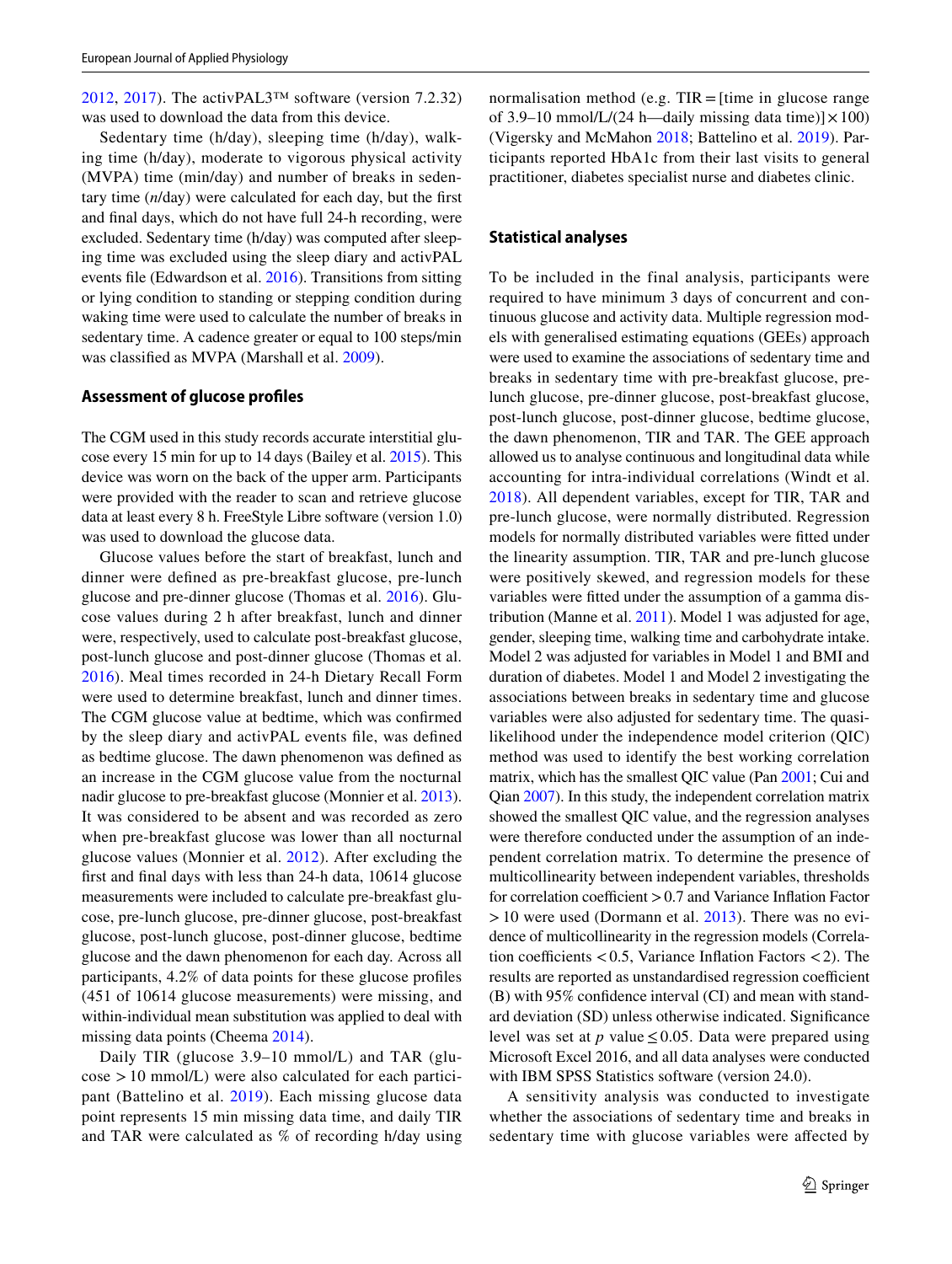adjusting for MVPA time rather than walking time in Model 1 and Model 2.

# **Results**

Table [1](#page-3-0) describes characteristics of participants. Thirty-seven participants (age,  $62.8 \pm 10.5$  years; BMI,  $29.6 \pm 6.8$  kg/  $(m<sup>2</sup>)$  (mean  $\pm$  SD) with  $10 \pm 3.4$  days (mean  $\pm$  SD) of the CGM and activPAL3 recording time were included in fnal analyses.

Table [2](#page-4-0) shows the results of the regression models investigating the associations between sedentary time and glucose variables. In Model 1, sedentary time was signifcantly associated with higher pre-breakfast glucose (0.18 mmol/L/h, 95% CI 0.07; 0.28), pre-dinner glucose (0.21 mmol/L/h, 95% CI 0.11; 0.32), post-lunch glucose (0.15 mmol/L/h, 95% CI

<span id="page-3-0"></span>**Table 1** Characteristics of participants

| Characteristics of participants            |                  |  |  |  |
|--------------------------------------------|------------------|--|--|--|
| Number of participants (men/women) $(n)$   | 37 (14/23)       |  |  |  |
| Age (years)                                | $62.8 \pm 10.5$  |  |  |  |
| BMI $(kg/m2)$                              | $29.6 \pm 6.8$   |  |  |  |
| Waist circumference (cm)                   | $99.8 \pm 11.9$  |  |  |  |
| HbA1c $(\%)$ , $(n=15$ missing)            | $6.6 \pm 0.9$    |  |  |  |
| HbA1c (mmol/mol), $(n=15 \text{ missing})$ | $47.7 \pm 10.6$  |  |  |  |
| Duration of diabetes (years)               | $5.9 \pm 4.7$    |  |  |  |
| Diabetes management $(n)$                  |                  |  |  |  |
| No medication/diet modification alone      | 12               |  |  |  |
| Metformin                                  | 18               |  |  |  |
| Metformin + sulphonylurea                  | 5                |  |  |  |
| $Mefformin + gliptin$                      | $\mathbf{1}$     |  |  |  |
| Metformin + sulphonylurea + gliptin        | 1                |  |  |  |
| Carbohydrate intake (g/day)                | $125.3 \pm 21.1$ |  |  |  |
| Sedentary time (h/day)                     | $9.8 \pm 1.8$    |  |  |  |
| Breaks in sedentary time (n/day)           | $52 \pm 13$      |  |  |  |
| MVPA time (min/day)                        | $32.1 \pm 22.7$  |  |  |  |
| Walking time (h/day)                       | $1.6 \pm 0.7$    |  |  |  |
| Sleeping time (h/day)                      | $8.3 \pm 1.4$    |  |  |  |
| Pre-breakfast glucose (mmol/L)             | $6.7 \pm 1.8$    |  |  |  |
| Pre-lunch glucose (mmol/L)                 | $6.5 \pm 1.7$    |  |  |  |
| Pre-dinner glucose (mmol/L)                | $6.7 \pm 1.6$    |  |  |  |
| Post-breakfast glucose (mmol/L)            | $8.5 \pm 1.9$    |  |  |  |
| Post-lunch glucose (mmol/L)                | $7.5 \pm 1.6$    |  |  |  |
| Post-dinner glucose (mmol/L)               | $7.9 \pm 1.7$    |  |  |  |
| Bedtime glucose (mmol/L)                   | $7.1 \pm 1.7$    |  |  |  |
| The dawn phenomenon (mmol/L)               | $1.6 \pm 0.6$    |  |  |  |
| TIR (% of recording h/day)                 | $84.9 \pm 16.8$  |  |  |  |
| TAR (% of recording h/day)                 | $11.4 \pm 16.6$  |  |  |  |

Data are mean  $\pm$  SD or number  $(n)$ 

*BMI* body mass index, *MVPA* moderate to vigorous physical activity

0.04; 0.26), post-dinner glucose (0.10 mmol/L/h, 95% CI  $0.02; 0.17$  and the dawn phenomenon  $(0.16 \text{ mmol/L/h}, 95\%$ CI 0.11; 0.21). A signifcant association between sedentary time and less TIR  $(-1.15\%$  of recording h/day/h, 95% CI −2.13; −0.16) was also found in Model 1. In Model 2, the associations of sedentary time with higher pre-breakfast glucose (0.19 mmol/L/h, 95% CI 0.07; 0.29), pre-dinner glucose (0.17 mmol/L/h, 95% CI 0.07; 0.28), post-lunch glucose (0.17 mmol/L/h, 95% CI 0.06; 0.28), post-dinner glucose (0.15 mmol/L/h, 95% CI 0.04; 0.26) and the dawn phenomenon (0.06 mmol/L/h, 95% CI 0.00; 0.12) and less TIR  $(-1.09\%$  of recording h/day/h, 95% CI  $-2.07$ ;  $-0.11$ ) remained signifcant. However, sedentary time was not signifcantly associated with pre-lunch glucose, post-breakfast glucose, bedtime glucose and TAR in both Model 1 and Model 2.

The results of the regression models investigating the associations between breaks in sedentary time and glucose variables are reported in Table [3](#page-5-0). Model 1 showed signifcant associations of breaks in sedentary time with lower pre-breakfast glucose (−0.01 mmol/L/break, 95% CI −0.02; −0.001), pre-dinner glucose (−0.02 mmol/L/break, 95% CI −0.03; −0.002), post-breakfast glucose (−0.01 mmol/L/ break,  $95\%$  CI  $-0.02$ ;  $-0.01$ ) and the dawn phenomenon (−0.01 mmol/L/break, 95% CI −0.01; −0.002). Breaks in sedentary time were also associated with more TIR (0.18% of recording h/day/break, 95% CI 0.07; 0.29), but no signifcant associations of breaks in sedentary time with prelunch glucose, post-lunch glucose, post-dinner glucose, bedtime glucose and TAR were found in Model 1. In Model 2, a signifcant association of breaks in sedentary time with lower pre-breakfast glucose (−0.01 mmol/L/break, 95% CI  $-0.01$ ;  $-0.003$ ) was observed; however, the remaining glucose variables were not signifcantly associated with breaks in sedentary.

A sensitivity analysis showed that the associations of sedentary time and breaks in sedentary time with glucose variables were independent of MVPA time. Sedentary time was associated with higher pre-breakfast glucose, post-lunch glucose, the dawn phenomenon and TAR and lower TIR in Model 1, and the associations with higher pre-breakfast glucose and post-lunch glucose and lower TIR remained signifcant in Model 2 (Supplemental Table 1). Breaks in sedentary time were associated with lower pre-dinner glucose and higher TIR in Model 1 and lower pre-breakfast glucose in Model 2 (Supplemental Table 2).

## **Discussion**

This study investigated, for the frst time in people with type 2 diabetes, the impact of the pattern of sedentary behaviour on intra-day glycaemic control in free-living conditions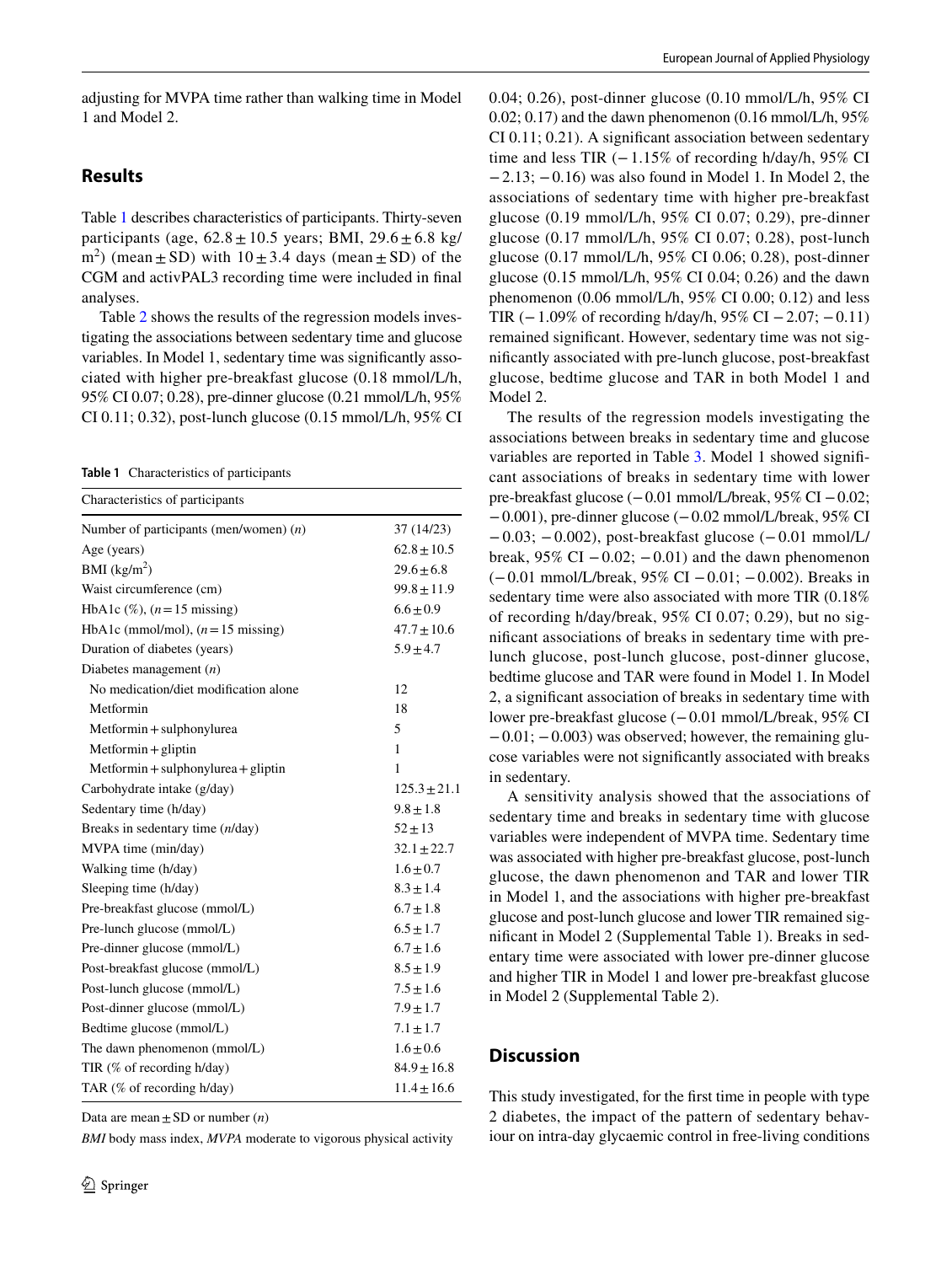<span id="page-4-0"></span>**Table 2** Associations between sedentary time and glucose variables

| Number of observa-<br>tions $(n)$ | B (95% CI)               | $P$ value |
|-----------------------------------|--------------------------|-----------|
|                                   |                          |           |
| 366                               | 0.18(0.07, 0.28)         | 0.001     |
| 366                               | $0.01 (-0.11, 0.12)$     | 0.884     |
| 366                               | 0.21(0.11, 0.32)         | < 0.001   |
| 366                               | $0.09$ ( $-0.03, 0.21$ ) | 0.127     |
| 366                               | 0.15(0.04, 0.26)         | 0.005     |
| 366                               | 0.10(0.02, 0.17)         | 0.013     |
| 366                               | $0.07 (-0.05, 0.19)$     | 0.260     |
| 366                               | 0.16(0.11, 0.21)         | < 0.001   |
| 366                               | $-1.15(-2.13, -0.16)$    | 0.022     |
| 245                               | $0.81(-0.32, 1.94)$      | 0.164     |
|                                   |                          |           |
| 366                               | 0.19(0.07, 0.29)         | 0.001     |
| 366                               | $-0.02(-0.13, 0.09)$     | 0.732     |
| 366                               | 0.17(0.07, 0.28)         | 0.001     |
| 366                               | $0.10 (-0.02, 0.22)$     | 0.109     |
| 366                               | 0.17(0.06, 0.28)         | 0.002     |
| 366                               | 0.15(0.04, 0.26)         | 0.009     |
| 366                               | $0.07(-0.05, 0.19)$      | 0.266     |
| 366                               | 0.06(0.00, 0.12)         | 0.037     |
| 366                               | $-1.09(-2.07, -0.11)$    | 0.029     |
| 245                               | $0.42 (-0.49, 1.34)$     | 0.366     |
|                                   |                          |           |

Data are presented as unstandardised regression coefficient  $(B)$  with 95% confidence interval  $(CI)$ 

In the GEE models, B indicates the strength of the association and how much of the dependent variable is explained by the independent variable

Model 1 was adjusted for age, gender, sleeping time, walking time and carbohydrate intake

Model 2 was adjusted for variables in Model 1 and body mass index and duration of diabetes

using objective measurement methods. This study shows that results obtained in the laboratory transfer to free-living conditions (Chastin et al. [2015](#page-7-17)). Experimental studies showed that breaking sedentary time impacts glycaemic control, but these studies compared very extreme conditions (continuous sitting for 5–9 h vs. breaking sitting every 20 min or 30 min) and were not conducted in ecologically valid settings (Chastin et al. [2015\)](#page-7-17). The use of continuous monitoring and intensive longitudinal methods enables to show that sedentary behaviour does change glycaemic control during the day in free-living conditions. This suggests that behavioural intervention aimed at modifying sedentary behaviour in type 2 diabetes could be used as a therapeutic modality to control glycaemia throughout the day.

There is evidence that pre-breakfast glucose, pre-dinner glucose, post-breakfast glucose and post-lunch glucose are associated with cardiovascular complications and allcause mortality in those with type 2 diabetes (Cavalot et al. [2011](#page-7-18); Tanaka [2012;](#page-8-8) Jiang et al. [2017](#page-7-19)). This highlights the importance of glucose control before and after meals, and every 1 mmol/L increase in pre-meal glucose and post-meal

glucose can increase the risk of a cardiovascular event by 11% and 8%, respectively (Kilpatrick et al. [2008\)](#page-7-20). However, it has been shown that glucose control before and after meals, particularly pre-breakfast glucose and post-breakfast glucose, are suboptimal in people with type 2 diabetes, even in those taking anti-diabetes agents (van Dijk et al. [2011](#page-8-9); Paing et al. [2018a\)](#page-8-10). Therefore, high incidence of diabetesrelated complications tends to occur in people with type 2 diabetes (Nazimek-Siewniak et al. [2002;](#page-8-11) Cavalot et al. [2011](#page-7-18); Jelinek et al. [2017\)](#page-7-21). Considering the fact that type 2 diabetes is a heterogeneous condition, modifable underlying factors should also be addressed, in addition to anti-diabetes agents, to improve clinical outcomes (Hartz et al. [2006](#page-7-22)). This study suggests that 4.8-h, 5.6-h, 6.7-h and 10-h decrease in sedentary time may produce a clinically meaningful reduction (1 mmol/L) in pre-dinner glucose, pre-breakfast glucose, post-lunch glucose and post-dinner glucose, respectively. The detrimental associations of sedentary time with prebreakfast glucose, pre-dinner glucose, post-lunch glucose and post-dinner glucose observed in this study support the fndings of previous cross-sectional studies, which reported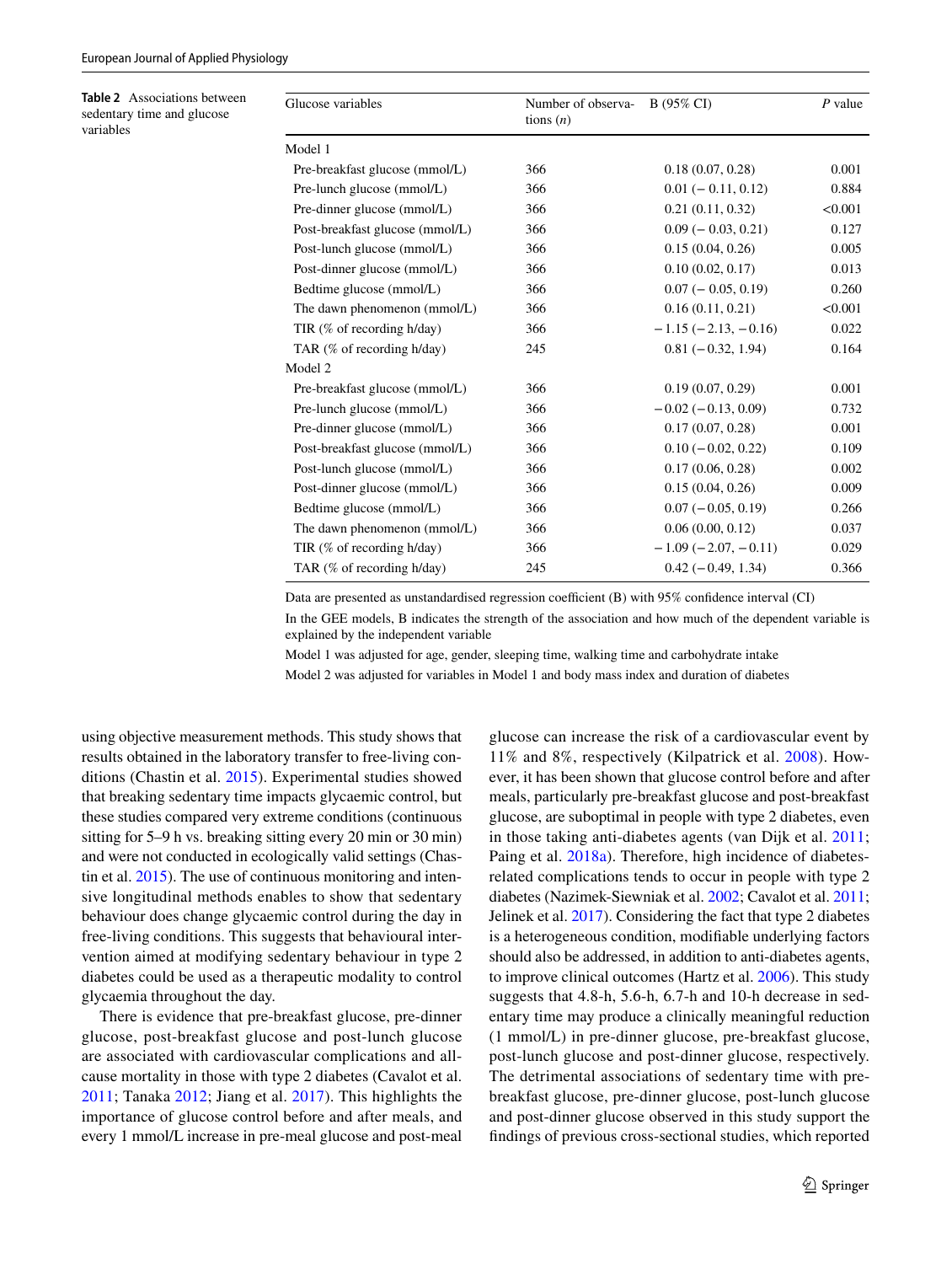<span id="page-5-0"></span>

| Table 3 Associations between |
|------------------------------|
| breaks in sedentary time and |
| glucose variables            |

| Glucose variables               | Number of observa- B (95% CI)<br>tions $(n)$ |                           | <i>p</i> value |
|---------------------------------|----------------------------------------------|---------------------------|----------------|
| Model 1                         |                                              |                           |                |
| Pre-breakfast glucose (mmol/L)  | 366                                          | $-0.01(-0.02, -0.001)$    | 0.023          |
| Pre-lunch glucose (mmol/L)      | 366                                          | $-0.01(-0.02, 0.01)$      | 0.378          |
| Pre-dinner glucose (mmol/L)     | 366                                          | $-0.02(-0.03, -0.002)$    | 0.023          |
| Post-breakfast glucose (mmol/L) | 366                                          | $-0.01(-0.02, -0.01)$     | < 0.001        |
| Post-lunch glucose (mmol/L)     | 366                                          | $-0.003(-0.01, 0.01)$     | 0.537          |
| Post-dinner glucose (mmol/L)    | 366                                          | $-0.01(-0.02, 0.01)$      | 0.329          |
| Bedtime glucose (mmol/L)        | 366                                          | $-0.01(-0.02, 0.01)$      | 0.254          |
| The dawn phenomenon (mmol/L)    | 366                                          | $-0.01(-0.01, -0.002)$    | 0.004          |
| TIR $(\%$ of recording h/day)   | 366                                          | 0.18(0.07, 0.29)          | 0.001          |
| TAR $(\%$ of recording h/day)   | 245                                          | $-0.08$ ( $-0.18$ , 0.02) | 0.129          |
| Model 2                         |                                              |                           |                |
| Pre-breakfast glucose (mmol/L)  | 366                                          | $-0.01(-0.01, -0.003)$    | 0.002          |
| Pre-lunch glucose (mmol/L)      | 366                                          | $0.01 (-0.01, 0.02)$      | 0.356          |
| Pre-dinner glucose (mmol/L)     | 366                                          | $-0.003(-0.02, 0.01)$     | 0.616          |
| Post-breakfast glucose (mmol/L) | 366                                          | $0.01 (-0.004, 0.02)$     | 0.154          |
| Post-lunch glucose (mmol/L)     | 366                                          | $0.01 (-0.004, 0.02)$     | 0.207          |
| Post-dinner glucose (mmol/L)    | 366                                          | $0.004 (-0.01, 0.02)$     | 0.555          |
| Bedtime glucose (mmol/L)        | 366                                          | $0.004 (-0.01, 0.02)$     | 0.523          |
| The dawn phenomenon (mmol/L)    | 366                                          | $-0.003(-0.01, 0.004)$    | 0.391          |
| TIR (% of recording h/day)      | 366                                          | $0.08 (-0.03, 0.19)$      | 0.137          |
| TAR (% of recording h/day)      | 245                                          | $0.05(-0.03, 0.14)$       | 0.230          |
|                                 |                                              |                           |                |

Data are presented as unstandardised regression coefficient  $(B)$  with 95% confidence interval  $(CI)$ 

In the GEE models, B indicates the strength of the association and how much of the dependent variable is explained by the independent variable

Model 1 was adjusted for age, gender, sleeping time, walking time, carbohydrate intake and sedentary time Model 2 was adjusted for variables in Model 1 and body mass index and duration of diabetes

the associations of sedentary time with high fasting glucose and postprandial glucose after a test meal (Healy et al. [2007](#page-7-0); Sardinha et al. [2017\)](#page-8-1). In addition, this study suggests that 50 breaks in sedentary time may translate to 1 mmol/L decrease in pre-dinner glucose, and 100 breaks in sedentary time may translate to 1 mmol/L decrease in pre-breakfast glucose and post-breakfast glucose. Therefore, reducing sedentary time with frequent activity breaks could be an important modifable factor to improve glucose control before and after meals and clinical outcomes in type 2 diabetes.

This study provides initial confrmation of the associations of sedentary time and breaks in sedentary time with the dawn phenomenon in free-living settings. It showed that sedentary time can be a predictor of an increase in the dawn phenomenon and breaks in sedentary time can be predictive of a reduction in the dawn phenomenon. This fnding is congruent with previous experimental evidence (Paing et al. [2019](#page-8-12)). Previous studies found that oral anti-diabetes agents cannot produce adequate control of the dawn phenomenon in people with type 2 diabetes (Monnier et al. [2007,](#page-7-23) [2012](#page-7-12), [2013](#page-7-4)). Our fndings suggest that each 7-h decrease in

sedentary time and 111 breaks in sedentary time may result in the reduction of the dawn phenomenon by  $> 1.1$  mmol/L, which is a clinically validated threshold for the dawn phenomenon (Monnier et al. [2013\)](#page-7-4), and thus may produce a clinically meaningful improvement in control of the dawn phenomenon. Because, the magnitude of the dawn phenomenon >1.1 mmol/L corresponds to an increase in HbA1c of 0.4% (4 mmol/mol) (Monnier et al. [2013](#page-7-4)), and even a 1% decrease in HbA1c is associated with 37% decrease in microvascular complications, 14% decrease in myocardial infarction and 21% decrease in diabetes-related mortality (Stratton et al. [2000](#page-8-13)).

The use of time spent within the glucose range of 3.9–10 mmol/L as a threshold for TIR has been clinically validated, and a recent consensus on the CGM glucose measurements developed by an international group of experts has recommended TIR as a key metric of glucose regulation (Battelino et al. [2019\)](#page-7-5). An increase in TIR of 10% can lead to a decrease in HbA1c of about 0.5% (5 mmol/mol) (Battelino et al. [2019](#page-7-5); Beck et al. [2019a](#page-7-24)), and the prevalence of diabetes-related complications is inversely associated with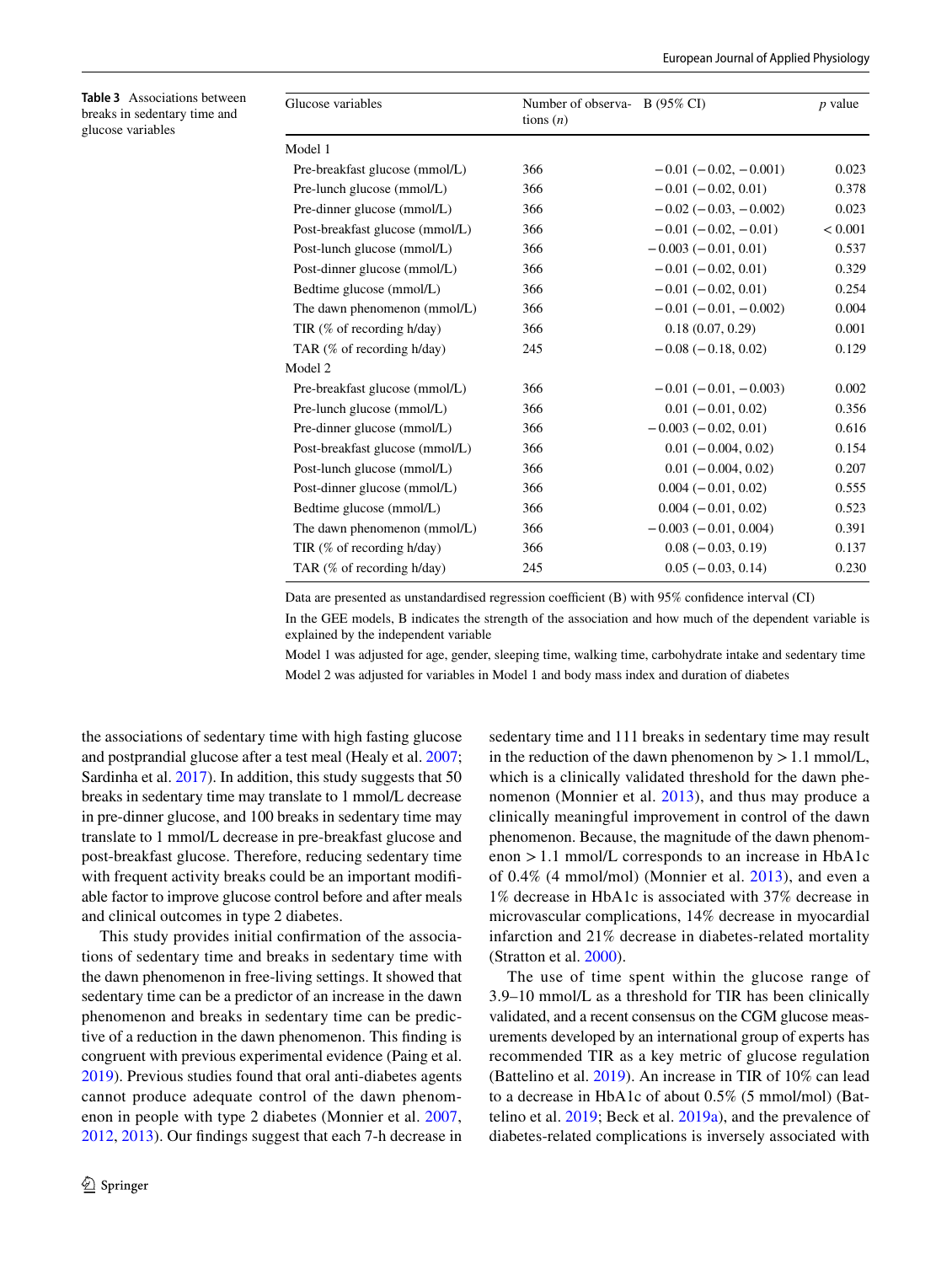TIR in type 2 diabetes (Lu et al. [2018;](#page-7-25) Beck et al. [2019b](#page-7-26)). A previous study showed that each 10% reduction in TIR increases the risk of microalbuminuria development by 40% and retinopathy progression by 64% (Beck et al. [2019b\)](#page-7-26). An important point of the present study is that it is the frst to use this clinically validated TIR as an outcome variable, and it demonstrates the association between sedentary time and less TIR and the association between breaks in sedentary time and more TIR. This evidence extends the observation of previous studies (Fritschi et al. [2016](#page-7-27); Paing et al. [2018b](#page-8-14)), and suggests that 8.7-h decrease in sedentary time and 56 breaks in sedentary time may translate to a clinically meaningful increase in TIR of 10%. We suggest that there may be a causal link between sedentary patterns and TIR, and reducing sedentary time with frequent activity breaks combined with anti-diabetes agents may produce more prominent clinical efect than anti-diabetes agents alone. This remains to be explored in defnitive randomised controlled trials.

The present study has several strengths. First, intensive longitudinal design was used, and objective measurements of sedentary time and breaks in sedentary time were assessed with the activPAL3, following the recommended guidelines such as using 24 h data and the activPAL events fle for data processing, providing sleep diary and being transparent about activity data processing (Edwardson et al. [2016](#page-7-10); Dall et al. [2018](#page-7-28)). Second, the CGM used in this study provided accurate interstitial glucose data for up to 14 days and allowed us to examine daily glucose profles throughout the study period (Bailey et al. [2015](#page-6-0)). The assessment of the dawn phenomenon was only possible with the use of CGM in this study (Monnier et al. [2013\)](#page-7-4). Finally, potential confounders such as age, gender, sleeping time, walking time, carbohydrate intake, BMI and duration of diabetes, which might infuence glucose control, were adjusted in statistical analyses (Morselli et al. [2010](#page-8-15); Morgan et al. [2012;](#page-7-29) DiPietro et al. [2013](#page-7-30); Hajian-Tilaki and Heidari [2015](#page-7-31); Kautzky-Willer et al. [2015](#page-7-32); Shamshirgaran et al. [2017](#page-8-16)).

This study also has some limitations, which could be addressed in future studies. A small sample size was used, which is often the case in intensive longitudinal studies and studies using the CGM due to cost and burden. Therefore, the present study might be underpowered to observe the associations of sedentary time and breaks in sedentary time with some glucose profles. Moreover, participants with diet modification alone or metformin  $\pm$  sulphonylurea  $\pm$  gliptin were included in this study, and the sample with different anti-diabetes agents should be considered in future studies to establish generalisability of results. Furthermore, whether the sample meet guidelines for MVPA was not frmly confrmed in this study because at least 7 days of activity data are recommended to interpret physical activity level, and approximately 27% of our participants (data not shown) reported only 3–6 days of activity data (Edwardson et al. [2016\)](#page-7-10). In addition, participants' habitual diet, physical activity and sedentary patterns might be infuenced by wearable devices such as the CGM and activPAL3 in this study. Finally, the associations between sedentary time and breaks in sedentary time and glucose control were crosssectional, and further experimental studies are required to confrm cause–efect relationship.

In conclusion, the present study suggests that better intraday glycaemic control could be attained by reduction of sedentary time and promoting breaks in sedentary time in daily clinical practice. Further experimental studies manipulating sedentary behaviour in free-living conditions are required to fully confrm that causal link and understand how manipulating sedentary time could be used as a therapeutic modality.

**Acknowledgements** This work was supported by School of Psychological Sciences and Health, University of Strathclyde, UK; PAL technologies Ltd (Glasgow, UK) and School of Health and Life-Sciences, Glasgow Caledonian University, UK. The funding agencies did not play any role in preparing and writing up manuscript and making a decision to submit manuscript. The authors would like to thank KAM who put significant efforts on recruitment of participants. The authors also thank participants who volunteered and devoted their time to the study.

**Author contributions** ACP, KAM, AC, AFK, AH and SFMC contributed to the conception and design of the study. ACP and KAM collected the data. ACP and SFMC were involved in the conduct of data analysis and interpretation of fndings. ACP drafted and revised manuscript. SFMC, AC, AFK, AH and KAM were involved in the revision of the manuscript. All authors have read and approved the fnal version of the manuscript and agree with the order of presentation of the authors.

#### **Compliance with ethical standards**

**Conflict of interest** The authors declare that they have no confict of interest.

**Ethical approval** All procedures performed involving human participants were in accordance with the ethical standards of the institutional and/or national research committee (the University Ethics Committee (UEC) of University of Strathclyde) and with the 1964 Helsinki Declaration and its later amendments or comparable ethical standards.

**Informed consent** Written informed consent was obtained from all individual participants included in the study.

**Open Access** This article is distributed under the terms of the Creative Commons Attribution 4.0 International License ([http://creativeco](http://creativecommons.org/licenses/by/4.0/) [mmons.org/licenses/by/4.0/](http://creativecommons.org/licenses/by/4.0/)), which permits unrestricted use, distribution, and reproduction in any medium, provided you give appropriate credit to the original author(s) and the source, provide a link to the Creative Commons license, and indicate if changes were made.

## **References**

<span id="page-6-0"></span>Bailey T, Bode BW, Christiansen MP et al (2015) The performance and usability of a factory-calibrated fash glucose monitoring system.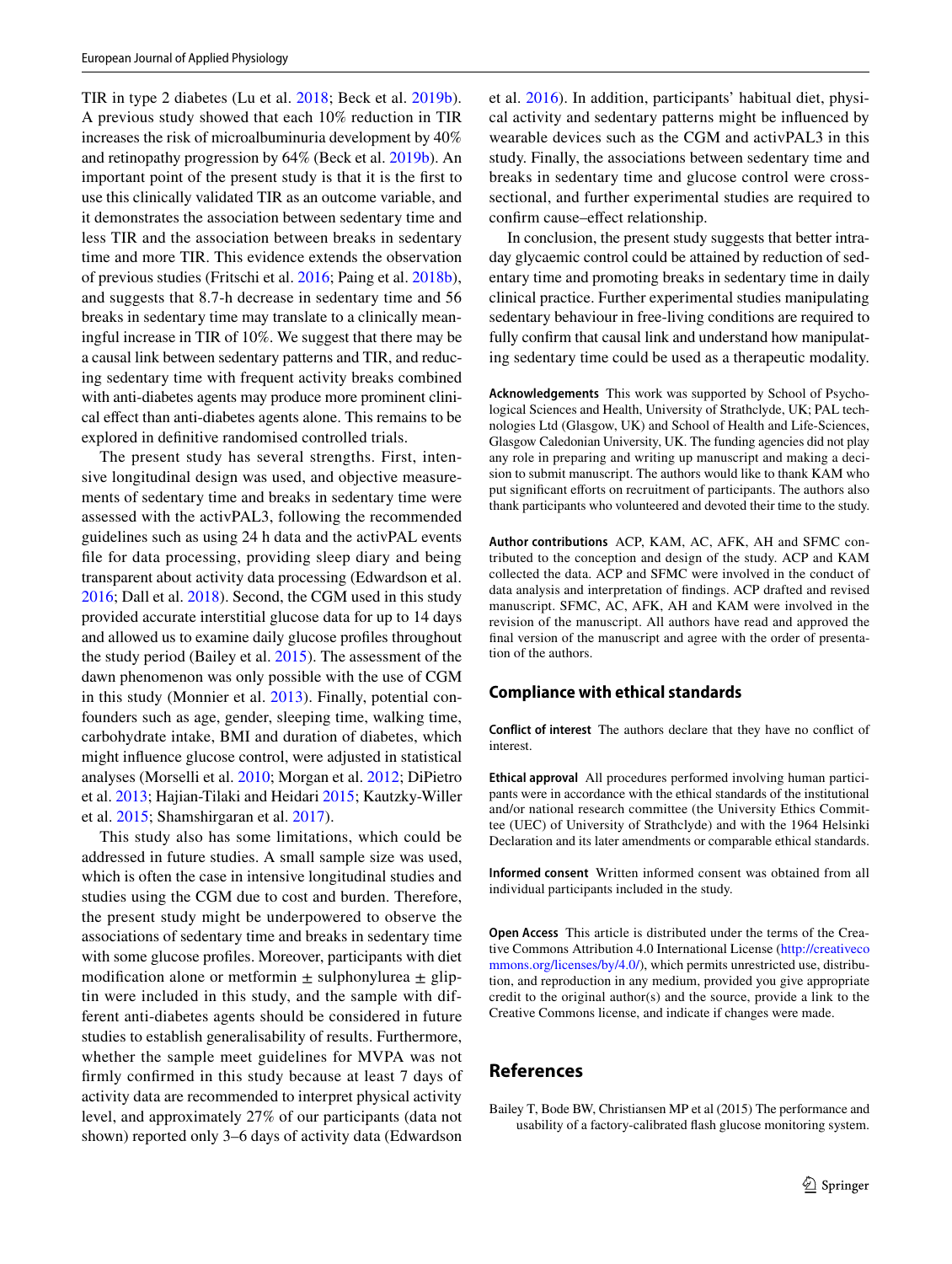Diabetes Technol Ther 17:787–794. [https://doi.org/10.1089/](https://doi.org/10.1089/dia.2014.0378) [dia.2014.0378](https://doi.org/10.1089/dia.2014.0378)

- <span id="page-7-5"></span>Battelino T, Danne T, Bergenstal RM et al (2019) Clinical targets for continuous glucose monitoring data interpretation: recommendations from the international consensus on time in range. Diabetes Care 42:1593–1603.<https://doi.org/10.2337/dci19-0028>
- <span id="page-7-24"></span>Beck RW, Bergenstal RM, Cheng P et al (2019a) The relationships between time in range, hyperglycemia metrics, and HbA1c. J Diabetes Sci Technol 13:614–626. [https://doi.org/10.1177/19322](https://doi.org/10.1177/1932296818822496) [96818822496](https://doi.org/10.1177/1932296818822496)
- <span id="page-7-26"></span>Beck RW, Bergenstal RM, Riddlesworth TD et al (2019b) Validation of time in range as an outcome measure for diabetes clinical trials. Diabetes Care 42:400–405.<https://doi.org/10.2337/dc18-1444>
- <span id="page-7-6"></span>Bolger N, Laurenceau J-P (2013) Intensive longitudinal methods: an introduction to diary and experience sampling research, 1st edn. Guildford Press, New York
- <span id="page-7-18"></span>Cavalot F, Pagliarino A, Valle M et al (2011) Postprandial blood glucose predicts cardiovascular events and all-cause mortality in type 2 diabetes in a 14-year follow-up: lessons from the San Luigi Gonzaga diabetes study. Diabetes Care 34:2237–2243. [https://doi.](https://doi.org/10.2337/dc10-2414) [org/10.2337/dc10-2414](https://doi.org/10.2337/dc10-2414)
- <span id="page-7-17"></span>Chastin SFM, Egerton T, Leask C et al (2015) Meta-analysis of the relationship between breaks in sedentary behavior and cardiometabolic health. Obesity 23:1800–1810. [https://doi.org/10.1002/](https://doi.org/10.1002/oby.21180) [oby.21180](https://doi.org/10.1002/oby.21180)
- <span id="page-7-13"></span>Cheema JR (2014) Some general guidelines for choosing missing data handling methods in educational research. J Mod Appl Stat Methods 13:53–75. <https://doi.org/10.22237/jmasm/1414814520>
- <span id="page-7-7"></span>Cheyette C, Balolia Y (2013) Carbs & cals: count your carbs & calories with over 1,700 food & drink photos!, 5th edn. Chello Publishing Limited, London
- <span id="page-7-15"></span>Cui J, Qian G (2007) Selection of working correlation structure and best model in GEE analyses of longitudinal data. Commun Stat Simul Comput 36:987–996. [https://doi.org/10.1080/0361091070](https://doi.org/10.1080/03610910701539617) [1539617](https://doi.org/10.1080/03610910701539617)
- <span id="page-7-28"></span>Dall P, Skelton D, Dontje M et al (2018) Characteristics of a protocol to collect objective physical activity/sedentary behaviour data in a large study: seniors USP (understanding sedentary patterns). J Meas Phys Behav 1:26–31. [https://doi.org/10.1123/](https://doi.org/10.1123/JMPB.2017-0004) [JMPB.2017-0004](https://doi.org/10.1123/JMPB.2017-0004)
- <span id="page-7-30"></span>DiPietro L, Gribok A, Stevens MS et al (2013) Three 15-min bouts of moderate postmeal walking signifcantly improves 24-h glycemic control in older people at risk for impaired glucose tolerance. Diabetes Care 36:3262–3268. <https://doi.org/10.2337/dc13-0084>
- <span id="page-7-16"></span>Dormann CF, Elith J, Bacher S et al (2013) Collinearity: a review of methods to deal with it and a simulation study evaluating their performance. Ecography (Cop.) 36:27–46. [https://doi.org/10.11](https://doi.org/10.1111/j.1600-0587.2012.07348.x) [11/j.1600-0587.2012.07348.x](https://doi.org/10.1111/j.1600-0587.2012.07348.x)
- <span id="page-7-10"></span>Edwardson CL, Winkler EAH, Bodicoat DH et al (2016) Considerations when using the activPAL monitor in feld based research with adult populations. J Sport Health Sci 6:162-178. [https://doi.](https://doi.org/10.1016/j.jshs.2016.02.002) [org/10.1016/j.jshs.2016.02.002](https://doi.org/10.1016/j.jshs.2016.02.002)
- <span id="page-7-27"></span>Fritschi C, Park H, Richardson A et al (2016) Association between daily time spent in sedentary behavior and duration of hyperglycemia in type 2 diabetes. Biol Res Nurs 18:160–166. [https://doi.](https://doi.org/10.1177/1099800415600065) [org/10.1177/1099800415600065](https://doi.org/10.1177/1099800415600065)
- <span id="page-7-31"></span>Hajian-Tilaki K, Heidari B (2015) Is waist circumference a better predictor of diabetes than body mass index or waist-to-height ratio in Iranian adults? Int J Prev Med 6:5. [https://doi.org/10.4103/2008-](https://doi.org/10.4103/2008-7802.151434) [7802.151434](https://doi.org/10.4103/2008-7802.151434)
- <span id="page-7-22"></span>Hartz A, Kent S, James P et al (2006) Factors that infuence improvement for patients with poorly controlled type 2 diabetes. Diabetes Res Clin Pract 74:227–232. [https://doi.org/10.1016/j.diabr](https://doi.org/10.1016/j.diabres.2006.03.023) [es.2006.03.023](https://doi.org/10.1016/j.diabres.2006.03.023)
- <span id="page-7-0"></span>Healy GN, Dunstan DW, Salmon J et al (2007) Objectively measured light-intensity physical activity is independently associated with 2-h plasma glucose. Diabetes Care 30:1384–1389. [https://doi.](https://doi.org/10.2337/dc07-0114) [org/10.2337/dc07-0114](https://doi.org/10.2337/dc07-0114)
- <span id="page-7-2"></span>Healy GN, Dunstan DW, Salmon J et al (2008) Breaks in sedentary time. Diabetes Care 31:661–666. [https://doi.org/10.2337/](https://doi.org/10.2337/dc07-2046) [dc07-2046](https://doi.org/10.2337/dc07-2046)
- <span id="page-7-1"></span>Helmerhorst HJF, Wijndaele K, Brage S et al (2009) Objectively measured sedentary time may predict insulin resistance independent of moderate- and vigorous-intensity physical activity. Diabetes 58:1776–1779.<https://doi.org/10.2337/db08-1773>
- <span id="page-7-3"></span>International Diabetes Federation Guideline Development Group (2014) Global guideline for type 2 diabetes. Diabetes Res Clin Pract 104:1–52. <https://doi.org/10.1016/j.diabres.2012.10.001>
- <span id="page-7-21"></span>Jelinek HF, Osman WM, Khandoker AH et al (2017) Clinical profles, comorbidities and complications of type 2 diabetes mellitus in patients from United Arab Emirates. BMJ Open Diabetes Res Care 5:e000427. <https://doi.org/10.1136/bmjdrc-2017-000427>
- <span id="page-7-19"></span>Jiang J, Zhao L, Lin L et al (2017) Postprandial blood glucose outweighs fasting blood glucose and HbA1c in screening coronary heart disease. Sci Rep 7:e14212. [https://doi.org/10.1038/s4159](https://doi.org/10.1038/s41598-017-14152-y) [8-017-14152-y](https://doi.org/10.1038/s41598-017-14152-y)
- <span id="page-7-32"></span>Kautzky-Willer A, Kosi L, Lin J, Mihaljevic R (2015) Gender-based diferences in glycaemic control and hypoglycaemia prevalence in patients with type 2 diabetes: results from patient-level pooled data of six randomized controlled trials. Diabetes Obes Metab 17:533–540.<https://doi.org/10.1111/dom.12449>
- <span id="page-7-20"></span>Kilpatrick ES, Rigby AS, Atkin SL (2008) Mean blood glucose compared with HbA1c in the prediction of cardiovascular disease in patients with type 1 diabetes. Diabetologia 51:365–371. [https://](https://doi.org/10.1007/s00125-007-0883-x) [doi.org/10.1007/s00125-007-0883-x](https://doi.org/10.1007/s00125-007-0883-x)
- <span id="page-7-25"></span>Lu J, Ma X, Zhou J et al (2018) Association of time in range, as assessed by continuous glucose monitoring, with diabetic retinopathy in type 2 diabetes. Diabetes Care 41:2370–2376. [https://](https://doi.org/10.2337/dc18-1131) [doi.org/10.2337/dc18-1131](https://doi.org/10.2337/dc18-1131)
- <span id="page-7-8"></span>Lyden K, Kozey Keadle SL, Staudenmayer JW, Freedson PS (2012) Validity of two wearable monitors to estimate breaks from sedentary time. Med Sci Sports Exerc 44:2243–2252. [https://doi.](https://doi.org/10.1249/MSS.0b013e318260c477) [org/10.1249/MSS.0b013e318260c477](https://doi.org/10.1249/MSS.0b013e318260c477)
- <span id="page-7-9"></span>Lyden K, Keadle SK, Staudenmayer J, Freedson PS (2017) The activ-PALTM accurately classifies activity intensity categories in healthy adults. Med Sci Sports Exerc 49:1022-1028. [https://doi.](https://doi.org/10.1249/MSS.0000000000001177) [org/10.1249/MSS.0000000000001177](https://doi.org/10.1249/MSS.0000000000001177)
- <span id="page-7-14"></span>Manne SL, Coups EJ, Jacobsen PB et al (2011) Sun protection and sunbathing practices among at-risk family members of patients with melanoma. BMC Public Health 11:122. [https://doi.](https://doi.org/10.1186/1471-2458-11-122) [org/10.1186/1471-2458-11-122](https://doi.org/10.1186/1471-2458-11-122)
- <span id="page-7-11"></span>Marshall SJ, Levy SS, Tudor-Locke CE et al (2009) Translating physical activity recommendations into a pedometer-based step goal. 3000 steps in 30 minutes. Am J Prev Med 36:410–415. [https://](https://doi.org/10.1016/j.amepre.2009.01.021) [doi.org/10.1016/j.amepre.2009.01.021](https://doi.org/10.1016/j.amepre.2009.01.021)
- <span id="page-7-23"></span>Monnier L, Colette C, Dunseath GJ, Owens DR (2007) The loss of postprandial glycemic control precedes stepwise deterioration of fasting with worsening diabetes. Diabetes Care 30:263–269. [https](https://doi.org/10.2337/dc06-1612) [://doi.org/10.2337/dc06-1612](https://doi.org/10.2337/dc06-1612)
- <span id="page-7-12"></span>Monnier L, Baptista G, Colette C et al (2012) Frequency and severity of the dawn phenomenon in type 2 diabetes: relationship to age. Diabetes Care 35:2597–2599. <https://doi.org/10.2337/dc12-0385>
- <span id="page-7-4"></span>Monnier L, Colette C, Dejager S, Owens D (2013) Magnitude of the dawn phenomenon and its impact on the overall glucose exposure in type 2 diabetes: is this of concern? Diabetes Care 36:4057– 4062. <https://doi.org/10.2337/dc12-2127>
- <span id="page-7-29"></span>Morgan LM, Shi JW, Hampton SM, Frost G (2012) Efect of meal timing and glycaemic index on glucose control and insulin secretion